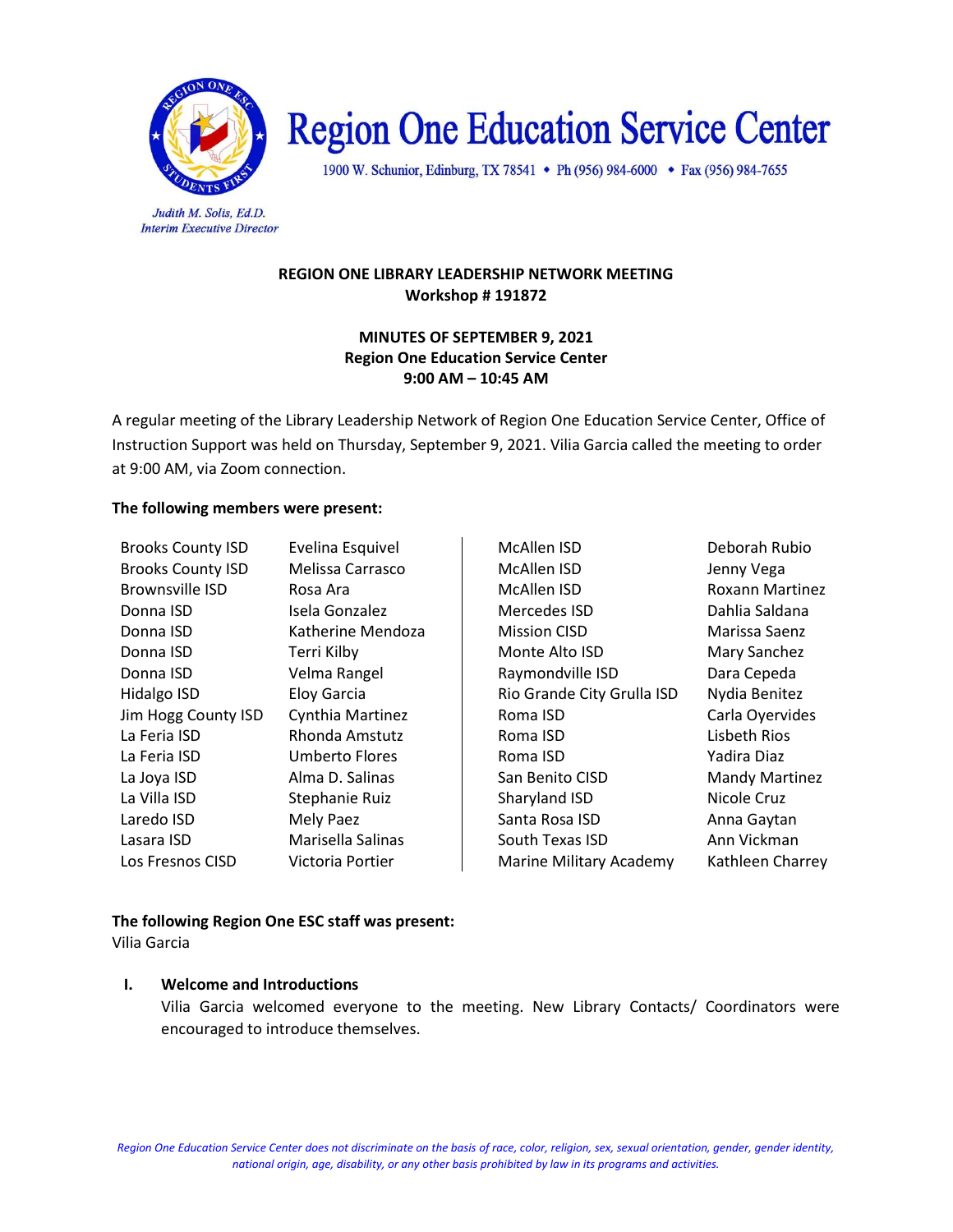#### II. Virtual Library Cooperative

- Overview given of Virtual Library Resources through Region One website such as MackinVIA, BrainPOP, TexQuest and other online resources.
- Librarians needing training, access, and troubleshooting were advised to reach out to Library Services and Instructional Resources staff for guidance.
- Over 40 databases are part of the MackinVIA package.

## TexQuest price reduction

- TexQuest received grant funding and was able to reduce prices for resources. Region One successfully applied and received a discount. Local school districts were also able to take part in this reduced fee.
- Librarians were encouraged to continually share the Virtual Library resources and praise teachers for using them in the classroom.
- Repeated encouragement and motivation to educators was expressed as necessary to promote library resources.
- To request trainings, librarians were informed of Staff Development Request link on ESC LSIR website.
- Gale Opt Out- A couple of its databases are under review for various reasons. These databases were removed from the TexQuest portal to review the resources, links, and videos to verify meeting of SEL components. Retired librarians were hired to assist in the process and the resources will ready for access in the coming days. A local district decided to opt out from these resources. If any district would like to opt out of the two databases, the librarians can reach out to TexQuest directly. Their access to other resources would not be affected.
- Other parts of the state have spoken out against SEL components in the online resources.
- Brainhive and Learn 360Plus were dropped from the VLC resources. Learn 360 is still part of the package.
- VLC Overview Page was reviewed regarding resources available.

## III. Fall Media Fair

- Overview of Fall Media Fair was provided for any not familiar with the event.
- Library conference hosted by Region One. Library sessions such as MackinVIA, TexQuest, library skills, programming.
- Due to rise in Covid cases in the region, the Fall Media Fair will be held virtually this year again.
- Survey was sent out to librarians in August for input on face to face or virtual options for the Fair. Majority consensus was to have Fall Media Fair virtually. A \$10 fee will be charged.
- Date changed from October 22<sup>nd</sup> to October 15<sup>th</sup>. The sessions will be all day.
- Proposals will be emailed to Library Coordinators and encouraged to forward to their district librarians to see who would be interested in presenting virtually at the Fair.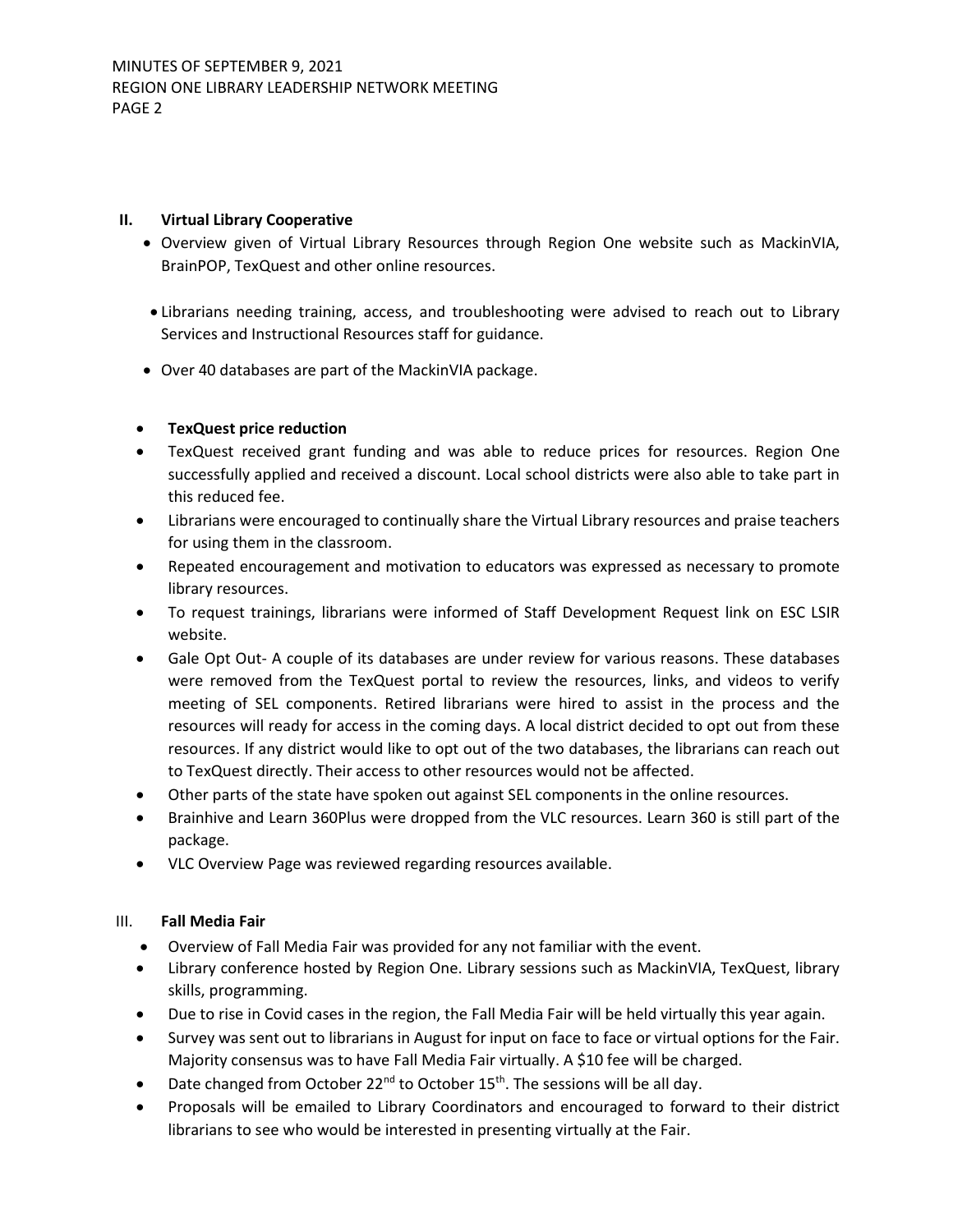- Librarians, library aides, teachers, and administrators can attend the Fall Media Fair. Anyone part of the Coop can attend.
- Various local districts are restricting travel due to pandemic so holding the Fall Media Fair virtual is the best option at the moment.

## IV. Book Fairs

- Librarians are interested in what other school librarians are doing regarding book fairs. Feedback was asked on ideas and comments hosting book fairs.
- Sharyland ISD campuses are hosting online book fairs or host a book fair locally through Barnes & Noble. Each campus administration and librarian are working together to plan their own bookfairs.
- Laredo ISD will host book fairs utilizing crates and boxes following CDC guidelines
- Various school districts will host Online Book Fairs.

#### V. Leading from the Library Connection

- Trainings will be set up for Librarians to take a part of. In its planning stages and name of training will most likely change.
- Feedback was asked on what topics librarians would like to consider.

#### VI. Upcoming Professional Development

- WK# 204859 Leading from the Library Connection 09/24/21
	- o Monthly sessions for Librarians to connect across Region One to obtain ideas from other Librarians, professional network.
	- $\circ$  The Sessions will be virtual, 2-hour duration, and open to all librarians. In the spring some sessions may be face to face.
- WK# 204858 New Librarian Training Cohort Session 1 –09/29/21
	- $\circ$  Training developed for new librarians and paraprofessionals needing training on MackinVIA, Library skills, teacher to librarian transitions,  $1<sup>st</sup>$  and  $2<sup>nd</sup>$  year librarians.
	- o Will be held virtually, half day, at no cost. In the spring some sessions may be face to face.
	- o Sign up will be available on Staff Development Web page.
	- $\circ$  Librarians were encouraged to promote the workshops amongst their new librarian staff.

## School Library Connection- date pending

- o Training is scheduled in September, date is pending.
- o Library contacts were encouraged to log on to School Library Connection via MackinVIA. Some issues have arisen with username and passwords. If any issues arise, librarians were encouraged to notify Vilia Garcia and she would notify company representative.

#### TexQuest Training- date pending

- o Several sessions are being planned. Dates are being confirmed with Region 20.
- o Sessions will be monthly on different databases and content level for elementary and secondary grade levels
- o As confirmation is received, dates of training will be shared.